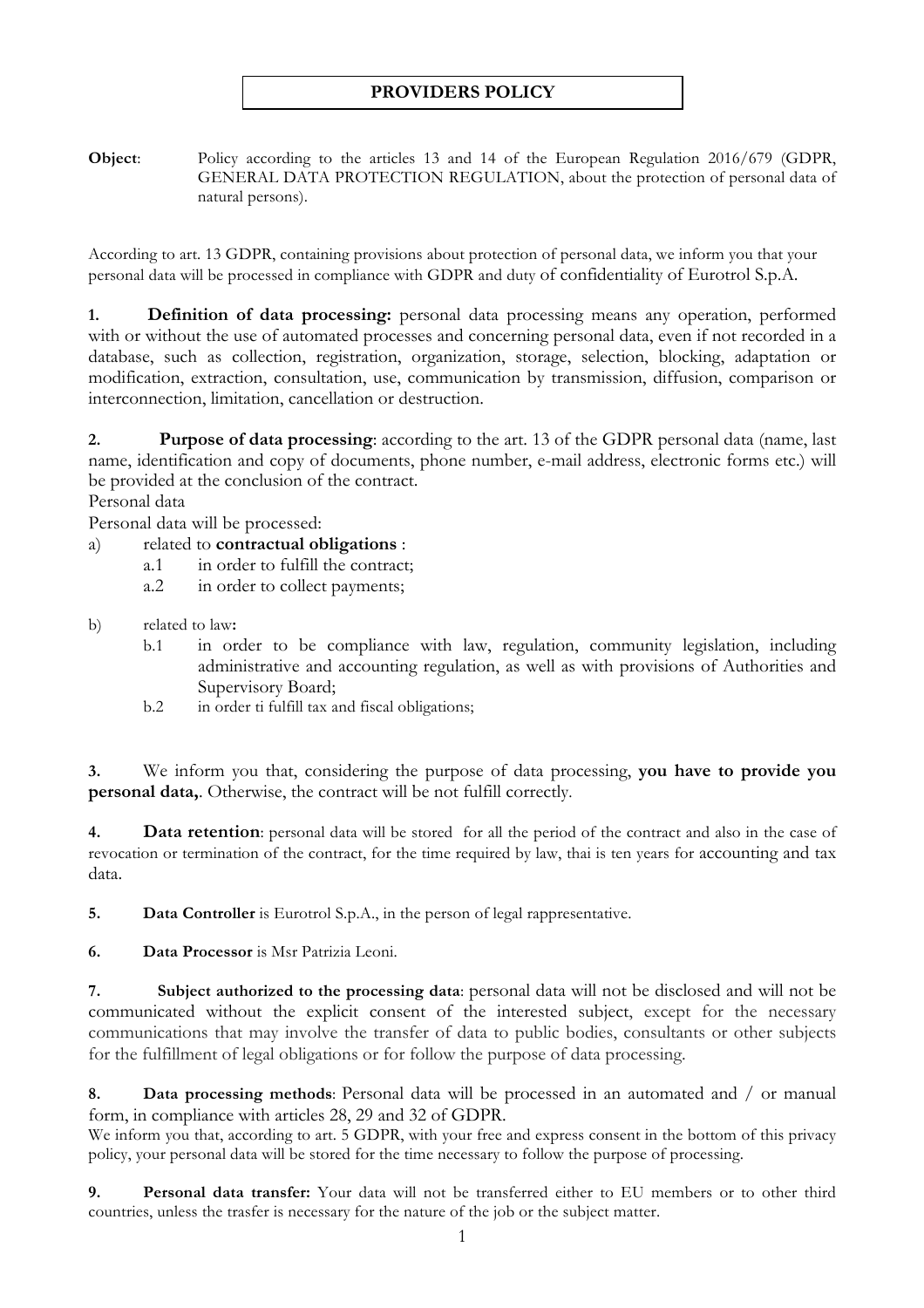## 10. **Data Categories:** personal data include:

- identification and personal data (name, surname, identity document and passport number, nationality, place and date of birth, gender, photos, all computer data that are automatically transferred for the functioning of the systems, knowingly and unknowingly )

- contact data (address, mailing address);

- fiscal data (es. tax code, VAT number);

- education and employment data (level of education, employment, name of employer, remuneration);

- banking, financial and transaction data (bank account details, credit card number, transfers of funds, assets, declared investor profile, credit history).

**11. Particular categories of personal data**: according to the articles 9 and 10 European Regulation 2016/679, you could provide particular personal data, data that can show "Racial or ethnic origin, political opinions, religious or philosophical beliefs, or union membership, as well as genetic data, biometric data, data related to health or sex life or 'sexual orientation of the person". These categories of data may be processed by the Data Controller only upon your free and explicit consent, expressed in writing at the bottom of this information.

# **12. Right of opposition**

In ogni momento, Lei potrà esercitare, ai sensi dell'art. 21 Regolamento UE n. 679/2016, il diritto di: At any time, according to the art. 21 GDPR, you can exercise the right of opposition:

- a) to the data processing anytime and in the case of data processing for direct marketing;
- b) to automated decision process about natural persons, such as profiling.

## **13. Right of data subject**

At any time, according to the articles 15-22 of European Regulation 2016/679, you can:

- a) request confirmation of the existence or not of personal data;
- b) have information on the purposes of the processing, the categories of personal data, the recipients or categories of recipients to whom the personal data have been or will be communicated and, if it is possible, the data retention;
- c) data correction and deletion of personal data;
- d) obtain data processing limitation;
- e) obtain data portability. You can receive your personal data from the data controller, in a structured format, commonly used and readable by automatic device and transmit them to another data controller without impediments
- f) ask the data controller to access personal data, correct or delete them, limit their processing;
- g) withdraw the consent at any time without prejudice to the lawfulness of data processing based on the consent given prior to the revocation;
- h) propose a complaint to the supervisory authority.

**14. The lack of consent:** if you are part of a contract, the lack of consent to the data processing necessary in order to fulfill the contranct, prevent its execution and the compliance with legal obligations (for example accounting and tax obligations).